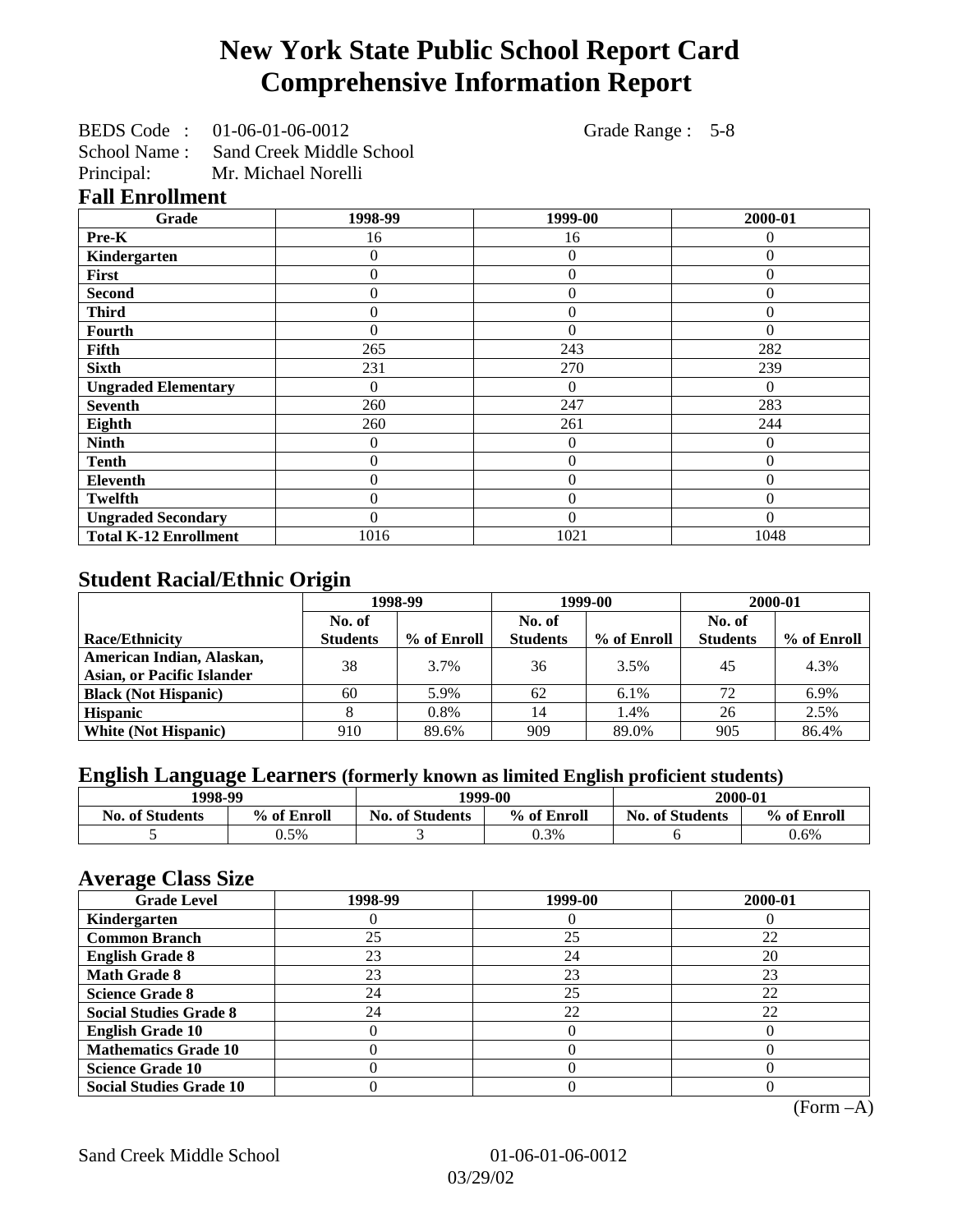## **District Need to Resource Capacity Category**

| <b>N/RC Category</b> | <b>Description</b>                                                  |
|----------------------|---------------------------------------------------------------------|
|                      | This is a school district with average student needs in relation to |
|                      | district resource capacity.                                         |

#### **Similar School Group and Description**

| <b>Similar School Group</b>                                           | <b>Description</b>                                                     |  |  |  |  |
|-----------------------------------------------------------------------|------------------------------------------------------------------------|--|--|--|--|
| 32                                                                    | All schools in this group are middle level schools in school districts |  |  |  |  |
| with average student needs in relation to district resource capacity. |                                                                        |  |  |  |  |
|                                                                       | The schools in this group are in the middle range of student needs     |  |  |  |  |
|                                                                       | for middle level schools in these districts.                           |  |  |  |  |

**All schools within the same N/RC category are divided into three similar groups defined by the percentage of students in the school who are eligible for the free lunch program and/or who are English Language Learners (formerly known as Limited English proficient).**

#### **Attendance and Suspension**

|                               |                 | 1997-98 |                 | 1998-99 | 1999-00         |         |
|-------------------------------|-----------------|---------|-----------------|---------|-----------------|---------|
|                               | No. of          | $%$ of  | No. of          | $%$ of  | No. of          | $%$ of  |
|                               | <b>Students</b> | Enroll. | <b>Students</b> | Enroll. | <b>Students</b> | Enroll. |
| <b>Annual Attendance Rate</b> |                 | 90.2%   |                 | 94.4%   |                 | 96.0%   |
| <b>Student Suspensions</b>    | 56              | 5.7%    | 41              | 4.0%    | 18              | 1.8%    |

### **Student Socioeconomic and Stability Indicators (Percent of Enrollment)**

|                          | 1998-99 | 1999-00 | 2000-01 |
|--------------------------|---------|---------|---------|
| <b>Free Lunch</b>        | 12.6%   | 12.6%   | 13.0%   |
| <b>Reduced Lunch</b>     | 4.7%    | 5.7%    | 5.3%    |
| <b>Public Assistance</b> | 1-10%   | 1-10%   | 1-10%   |
| <b>Student Stability</b> | 91-100% | 100%    | 93%     |

#### **Staff Counts**

| <b>Staff</b>                            | 2000-01 |
|-----------------------------------------|---------|
| <b>Total Teachers</b>                   |         |
| <b>Total Other Professional Staff</b>   |         |
| <b>Total Paraprofessionals</b>          |         |
| <b>Teaching out of Certification *</b>  |         |
| <b>Teachers with Temporary Licenses</b> |         |

\*Teaching out of certification more than on an incidental basis.

(Form –B)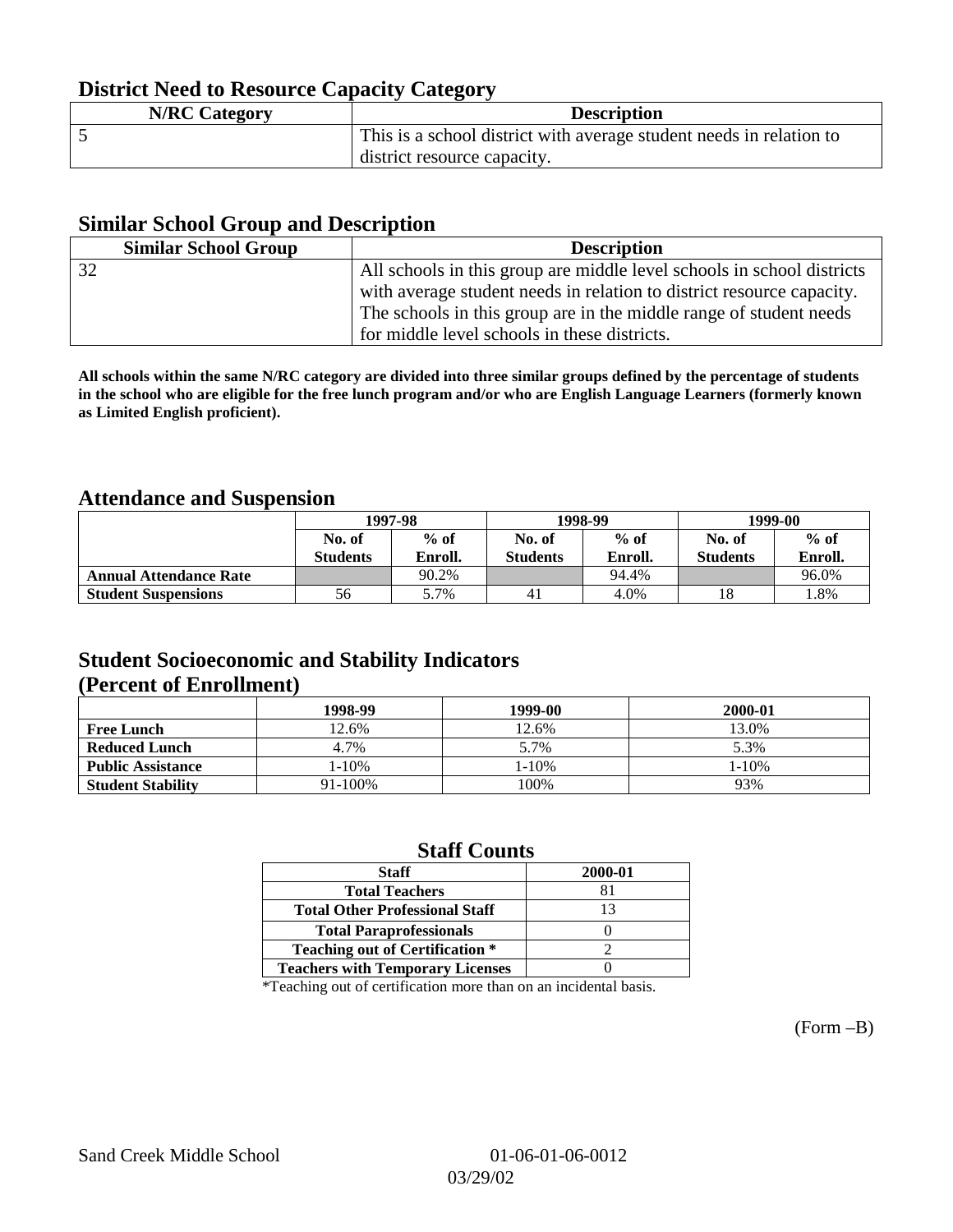## **High School Graduates and Dropouts**

| .                |                 |                 |                  |                 |                 |                  |                 |                 |  |  |
|------------------|-----------------|-----------------|------------------|-----------------|-----------------|------------------|-----------------|-----------------|--|--|
| 1998-99          |                 |                 |                  | 1999-00         |                 |                  | 2000-01         |                 |  |  |
|                  |                 | $\frac{0}{0}$   | $\frac{0}{0}$    |                 |                 |                  |                 | $\frac{0}{0}$   |  |  |
| <b>Total</b>     | <b>Regents</b>  | <b>Regents</b>  | Total            | <b>Regents</b>  | <b>Regents</b>  | <b>Total</b>     | <b>Regents</b>  | <b>Regents</b>  |  |  |
| <b>Graduates</b> | <b>Diplomas</b> | <b>Diplomas</b> | <b>Graduates</b> | <b>Diplomas</b> | <b>Diplomas</b> | <b>Graduates</b> | <b>Diplomas</b> | <b>Diplomas</b> |  |  |
|                  |                 | $0\%$           |                  |                 | 0%              |                  |                 | 0%              |  |  |

## **High School Graduates\* Earning Regents Diplomas (All Students)**

## **Distribution of 2000-01 Graduates (All Students)**

|               | To 4-vear | To 2-year | <b>To Other Post-</b> |                        |                   |       |
|---------------|-----------|-----------|-----------------------|------------------------|-------------------|-------|
|               | College   | College   | Secondary             | <b>To the Military</b> | <b>Employment</b> | Other |
| <b>Number</b> |           |           |                       |                        |                   |       |
| Percent       | 0%        | 0%        | 0%                    | 0%                     | $0\%$             | 0%    |

#### **2000-01 High School Completers with Disabilities**

| Graduates* | <b>Regents</b><br><b>Diplomas</b> | <b>IEP Diplomas</b><br>or Certificates | <b>All 2000-01</b><br>completers |
|------------|-----------------------------------|----------------------------------------|----------------------------------|
| `a         | $\mathbf{b}$                      | $ {\bf c} $                            | $(a+c)$                          |
|            |                                   |                                        |                                  |

\* Local Diplomas (including local diplomas with Regents endorsements)

### **High School Noncompletion Rates**

| $\tilde{\phantom{a}}$ | 1998-99          |         |                  | 1999-00 | 2000-01         |         |
|-----------------------|------------------|---------|------------------|---------|-----------------|---------|
|                       | $%$ of<br>No. of |         | $%$ of<br>No. of |         | No. of          | $%$ of  |
|                       | <b>Students</b>  | Enroll. | <b>Students</b>  | Enroll. | <b>Students</b> | Enroll. |
| Dropped out           |                  | $0.0\%$ |                  | $0.0\%$ |                 | $0.0\%$ |
| Entered GED program*  |                  | 0.0%    |                  | $0.0\%$ |                 | $0.0\%$ |

\* The number and percentage of students who entered an alternative program leading to a high school equivalency diploma during each school year.

 $(Form - C)$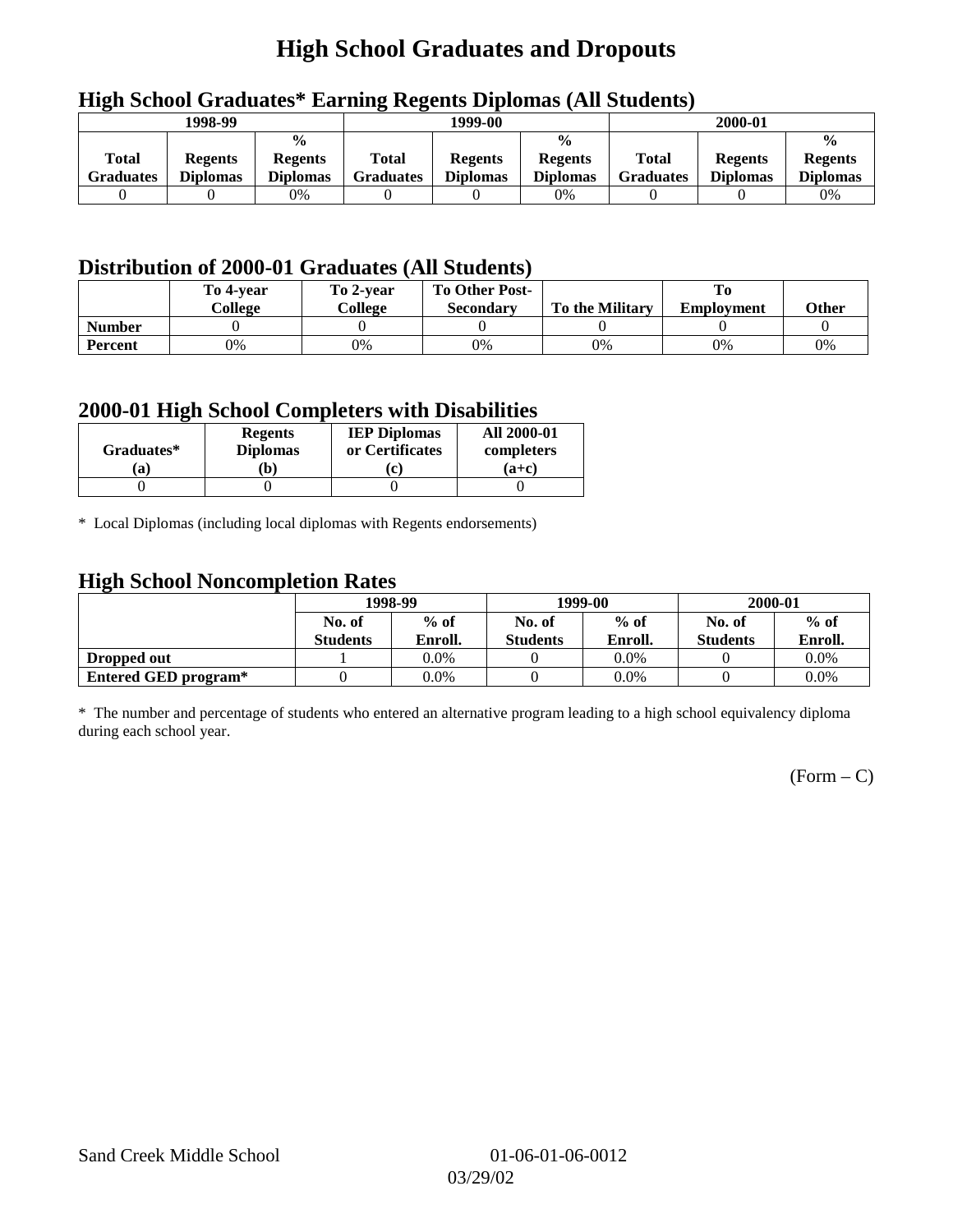## **Second Language Proficiency Examinations**

|                | 1998-99    |           |                   | 1999-00   | 2000-01           |           |
|----------------|------------|-----------|-------------------|-----------|-------------------|-----------|
| <b>Test</b>    | No. Tested | % Passing | <b>No. Tested</b> | % Passing | <b>No. Tested</b> | % Passing |
| French         | 32         | 97%       | 25                | 100%      | 52                | 100%      |
| <b>German</b>  |            | 0%        |                   | 0%        |                   | 0%        |
| <b>Italian</b> | 167        | 99%       |                   | 0%        |                   | 0%        |
| Latin          |            | 0%        |                   | 0%        |                   | 0%        |
| <b>Spanish</b> |            | 0%        | 175               | 99%       | 165               | 95%       |

#### **General Education Students**

#### **Students with Disabilities**

|                | 1998-99           |           |                   | 1999-00   | 2000-01           |           |  |
|----------------|-------------------|-----------|-------------------|-----------|-------------------|-----------|--|
| <b>Test</b>    | <b>No. Tested</b> | % Passing | <b>No. Tested</b> | % Passing | <b>No. Tested</b> | % Passing |  |
| French         | NA                | NA        |                   | 0%        |                   | 0%        |  |
| <b>German</b>  | NA                | NA        |                   | 0%        |                   | 0%        |  |
| <b>Italian</b> | <b>NA</b>         | NA        |                   | 0%        |                   | 0%        |  |
| Latin          | NA                | <b>NA</b> |                   | 0%        |                   | 0%        |  |
| <b>Spanish</b> | <b>NA</b>         | NA        |                   | 0%        |                   | 0%        |  |

**School reports contain data for students with disabilities for the 1999-00 and 2000-01 school years only because of changes in data collection procedures; 1998-99 data do not appear. District reports contain data for all students with disabilities enrolled in the district for the 1998-99, 1999-00 and 2000-01 school years.**

(Form – D)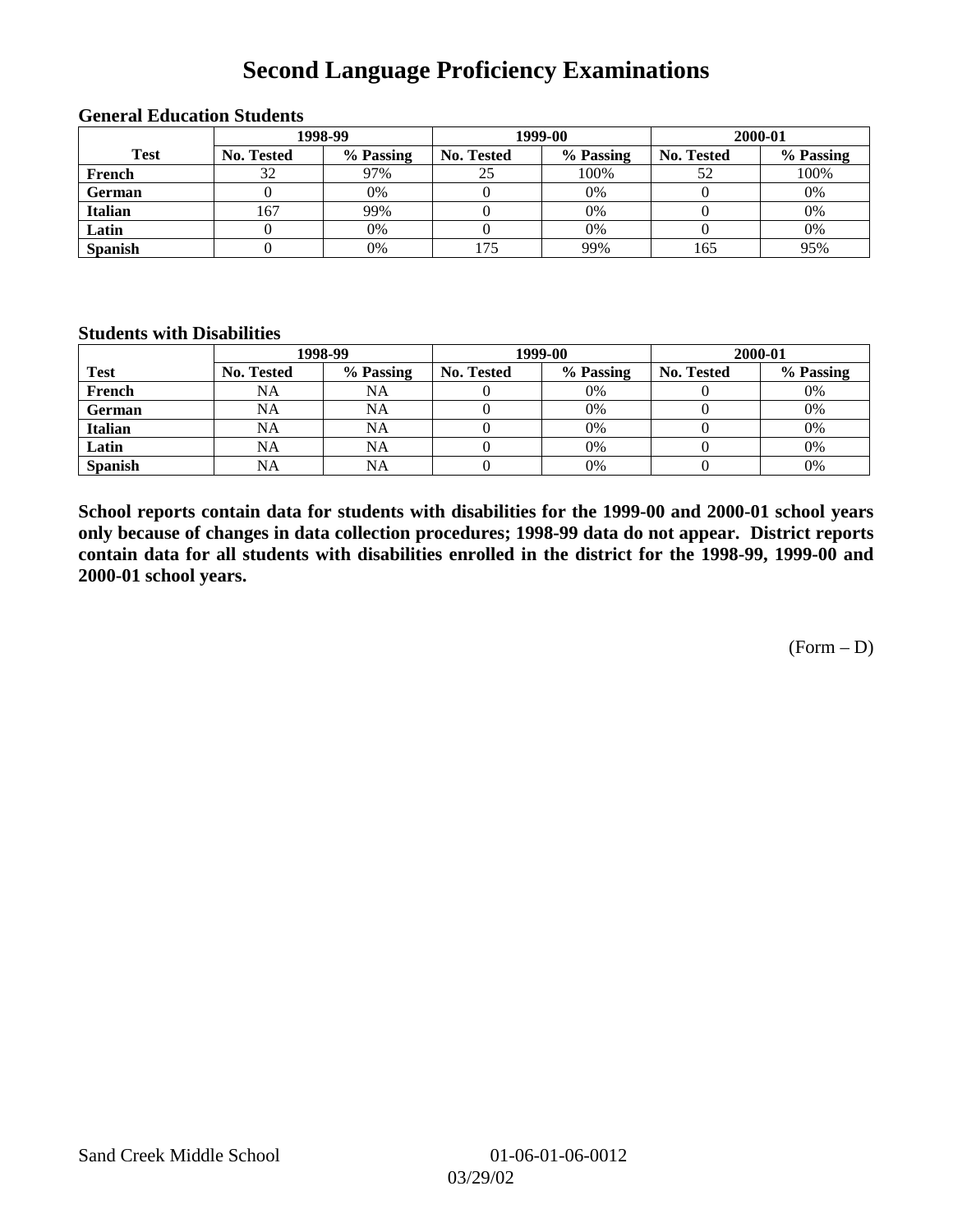# **Regents Examinations**

|                                                             | <b>All Students</b> |                                                        |                  | <b>Students with Disabilities</b> |                  |                  |  |  |
|-------------------------------------------------------------|---------------------|--------------------------------------------------------|------------------|-----------------------------------|------------------|------------------|--|--|
|                                                             | 1999                | 2000                                                   | 2001             | 1999                              | 2000             | 2001             |  |  |
| <b>Comprehensive English</b>                                |                     |                                                        |                  |                                   |                  |                  |  |  |
| Number Tested                                               | $\theta$            | $\Omega$                                               | $\boldsymbol{0}$ | $\Omega$                          | $\Omega$         | $\mathbf{0}$     |  |  |
| Number scoring $55 \overline{\text{to } 100}$               | $\mathbf{0}$        | $\mathbf{0}$                                           | $\Omega$         | $\Omega$                          | $\Omega$         | $\Omega$         |  |  |
| Number scoring 65 to 100                                    | $\overline{0}$      | $\overline{0}$                                         | $\overline{0}$   | $\overline{0}$                    | $\overline{0}$   | $\boldsymbol{0}$ |  |  |
| Number scoring 85 to 100                                    | $\overline{0}$      | $\overline{0}$                                         | $\overline{0}$   | $\overline{0}$                    | $\overline{0}$   | $\overline{0}$   |  |  |
| Percentage of Tested Scoring 55-100                         | 0%                  | 0%                                                     | 0%               | 0%                                | 0%               | 0%               |  |  |
| Percentage of Tested Scoring 65-100                         | 0%                  | 0%                                                     | 0%               | 0%                                | 0%               | 0%               |  |  |
| Percentage of Tested Scoring 85-100                         | 0%                  | 0%                                                     | 0%               | 0%                                | 0%               | 0%               |  |  |
|                                                             |                     | Math I                                                 |                  |                                   |                  |                  |  |  |
| Number Tested                                               | 45                  | 52                                                     | $\mathbf{0}$     | 1                                 | $\boldsymbol{0}$ | $\boldsymbol{0}$ |  |  |
| Number scoring 55 to 100                                    | 45                  | $\overline{52}$                                        | $\overline{0}$   | $\overline{\overline{t}}$         | $\overline{0}$   | $\boldsymbol{0}$ |  |  |
| Number scoring 65 to 100                                    | 45                  | 52                                                     | $\boldsymbol{0}$ | $\#$                              | $\mathbf{0}$     | $\mathbf{0}$     |  |  |
| Number scoring 85 to 100                                    | 44                  | $\overline{52}$                                        | $\overline{0}$   | $\overline{\overline{t}}$         | $\overline{0}$   | $\overline{0}$   |  |  |
| Percentage of Tested Scoring 55-100                         | 100%                | 100%                                                   | 0%               | $\overline{\#}$                   | 0%               | 0%               |  |  |
| Percentage of Tested Scoring 65-100                         | 100%                | 100%                                                   | 0%               | $\frac{1}{2}$                     | 0%               | 0%               |  |  |
| Percentage of Tested Scoring 85-100                         | 98%                 | 100%                                                   | 0%               | $\#$                              | 0%               | 0%               |  |  |
|                                                             |                     | Math A                                                 |                  |                                   |                  |                  |  |  |
| Number Tested                                               | $\boldsymbol{0}$    | $\theta$                                               | $\boldsymbol{0}$ | $\boldsymbol{0}$                  | $\boldsymbol{0}$ | $\boldsymbol{0}$ |  |  |
| Number scoring $5\overline{5}$ to $100$                     | $\mathbf{0}$        | $\mathbf{0}$                                           | $\mathbf{0}$     | $\overline{0}$                    | $\mathbf{0}$     | $\mathbf{0}$     |  |  |
| Number scoring 65 to 100                                    | $\mathbf{0}$        | $\mathbf{0}$                                           | $\overline{0}$   | $\overline{0}$                    | $\mathbf{0}$     | $\mathbf{0}$     |  |  |
| Number scoring 85 to 100                                    | $\overline{0}$      | $\overline{0}$                                         | $\overline{0}$   | $\overline{0}$                    | $\overline{0}$   | $\mathbf{0}$     |  |  |
| Percentage of Tested Scoring 55-100                         | 0%                  | 0%                                                     | 0%               | 0%                                | 0%               | 0%               |  |  |
| Percentage of Tested Scoring 65-100                         | 0%                  | 0%                                                     | 0%               | 0%                                | 0%               | 0%               |  |  |
| Percentage of Tested Scoring 85-100                         | 0%                  | 0%                                                     | 0%               | $0\%$                             | 0%               | 0%               |  |  |
|                                                             |                     | <b>Global Studies (last administered January 2000)</b> |                  |                                   |                  |                  |  |  |
| Number Tested                                               | $\boldsymbol{0}$    | 0                                                      |                  | $\mathbf{0}$                      | $\boldsymbol{0}$ |                  |  |  |
| Number scoring 55 to 100                                    | $\mathbf{0}$        | $\mathbf{0}$                                           |                  | $\overline{0}$                    | $\overline{0}$   |                  |  |  |
| Number scoring 65 to 100                                    | $\overline{0}$      | $\overline{0}$                                         |                  | $\overline{0}$                    | $\mathbf{0}$     |                  |  |  |
| Number scoring 85 to 100                                    | $\overline{0}$      | $\overline{0}$                                         |                  | $\overline{0}$                    | $\overline{0}$   |                  |  |  |
| Percentage of Tested Scoring 55-100                         | 0%                  | 0%                                                     |                  | 0%                                | 0%               |                  |  |  |
| Percentage of Tested Scoring 65-100                         | 0%                  | 0%                                                     |                  | 0%                                | 0%               |                  |  |  |
| Percentage of Tested Scoring 85-100                         | 0%                  | 0%                                                     |                  | 0%                                | 0%               |                  |  |  |
| Global History and Geography (first administered June 2000) |                     |                                                        |                  |                                   |                  |                  |  |  |
| Number Tested                                               |                     | $\theta$                                               | $\overline{0}$   |                                   | $\theta$         | $\mathbf{0}$     |  |  |
| Number scoring 55 to 100                                    |                     | $\mathbf{0}$                                           | $\overline{0}$   |                                   | $\mathbf{0}$     | $\mathbf{0}$     |  |  |
| Number scoring 65 to 100                                    |                     | $\overline{0}$                                         | $\overline{0}$   |                                   | $\overline{0}$   | $\boldsymbol{0}$ |  |  |
| Number scoring 85 to 100                                    |                     | $\overline{0}$                                         | $\overline{0}$   |                                   | $\overline{0}$   | $\mathbf{0}$     |  |  |
| Percentage of Tested Scoring 55-100                         |                     | 0%                                                     | 0%               |                                   | 0%               | 0%               |  |  |
| Percentage of Tested Scoring 65-100                         |                     | 0%                                                     | 0%               |                                   | $0\%$            | $0\%$            |  |  |
| Percentage of Tested Scoring 85-100                         |                     | 0%                                                     | 0%               |                                   | 0%               | 0%               |  |  |

 $(Form - G)$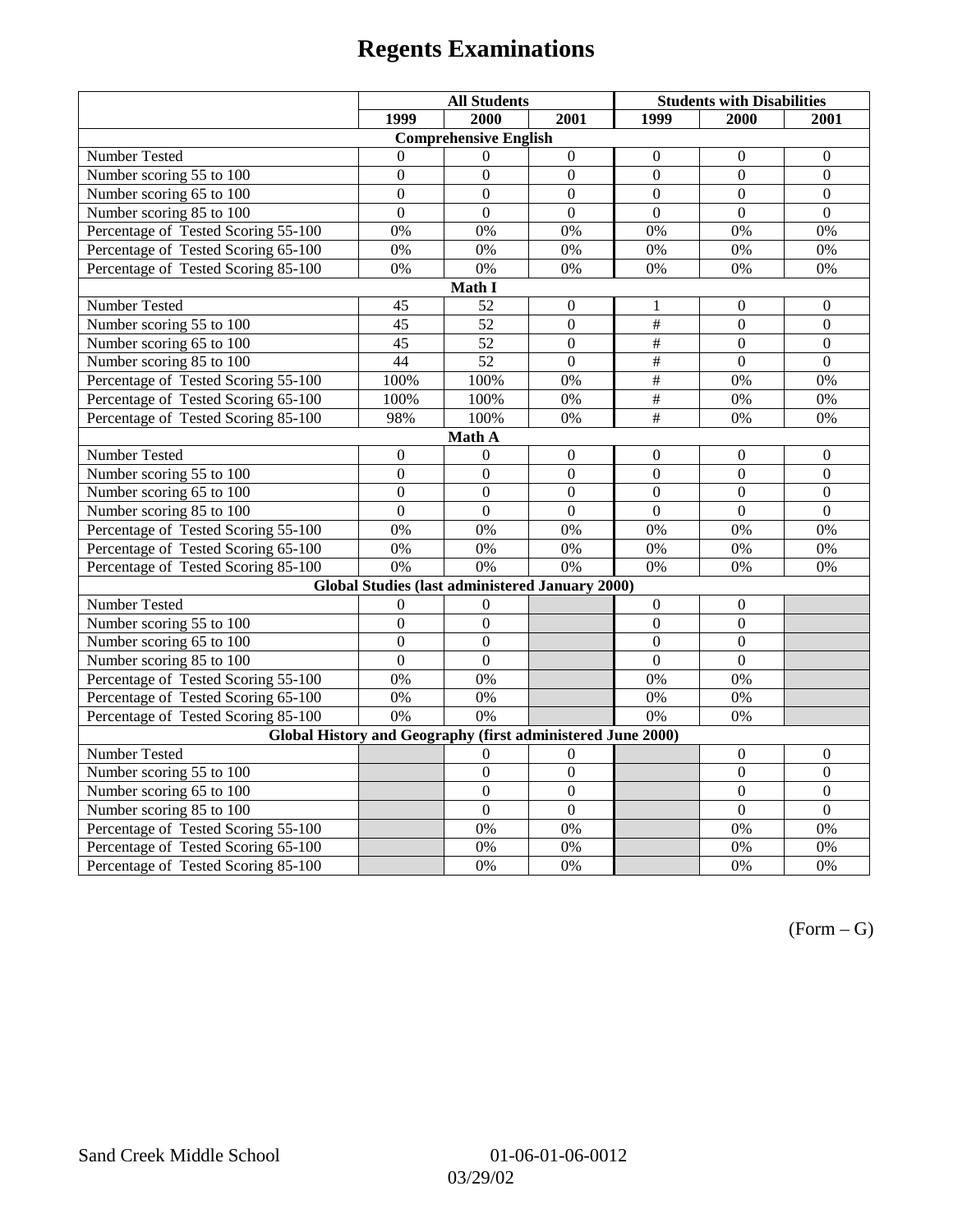# **Average Grade Enrollment**

#### **All Students**

| Year | Grade 9<br><b>Enrollment</b><br>(June) | Grade 10<br><b>Enrollment</b><br>(June) | Grade 11<br><b>Enrollment</b><br>(June) | Grade 12<br><b>Enrollment</b><br>(June) | $AGE^*$ |
|------|----------------------------------------|-----------------------------------------|-----------------------------------------|-----------------------------------------|---------|
| 1999 |                                        |                                         |                                         |                                         | 243     |
| 2000 |                                        |                                         |                                         |                                         | 267     |
| 2001 |                                        |                                         |                                         |                                         | 244     |

\* In schools with no grade 9 - 12 enrollment, AGE is the grade 8 enrollment

#### **Students with Disabilities**

| Year | Grade 9<br><b>Enrollment</b><br>(June) | Grade 10<br><b>Enrollment</b><br>(June) | Grade 11<br><b>Enrollment</b><br>(June) | Grade 12<br><b>Enrollment</b><br>(June) | $AGE^*$ |
|------|----------------------------------------|-----------------------------------------|-----------------------------------------|-----------------------------------------|---------|
| 1999 |                                        |                                         |                                         |                                         |         |
| 2000 |                                        |                                         |                                         |                                         | 21      |
| 2001 |                                        |                                         |                                         |                                         |         |

\* In schools with no grade 9 - 12 enrollment, AGE is the grade 8 enrollment

(Form – I)